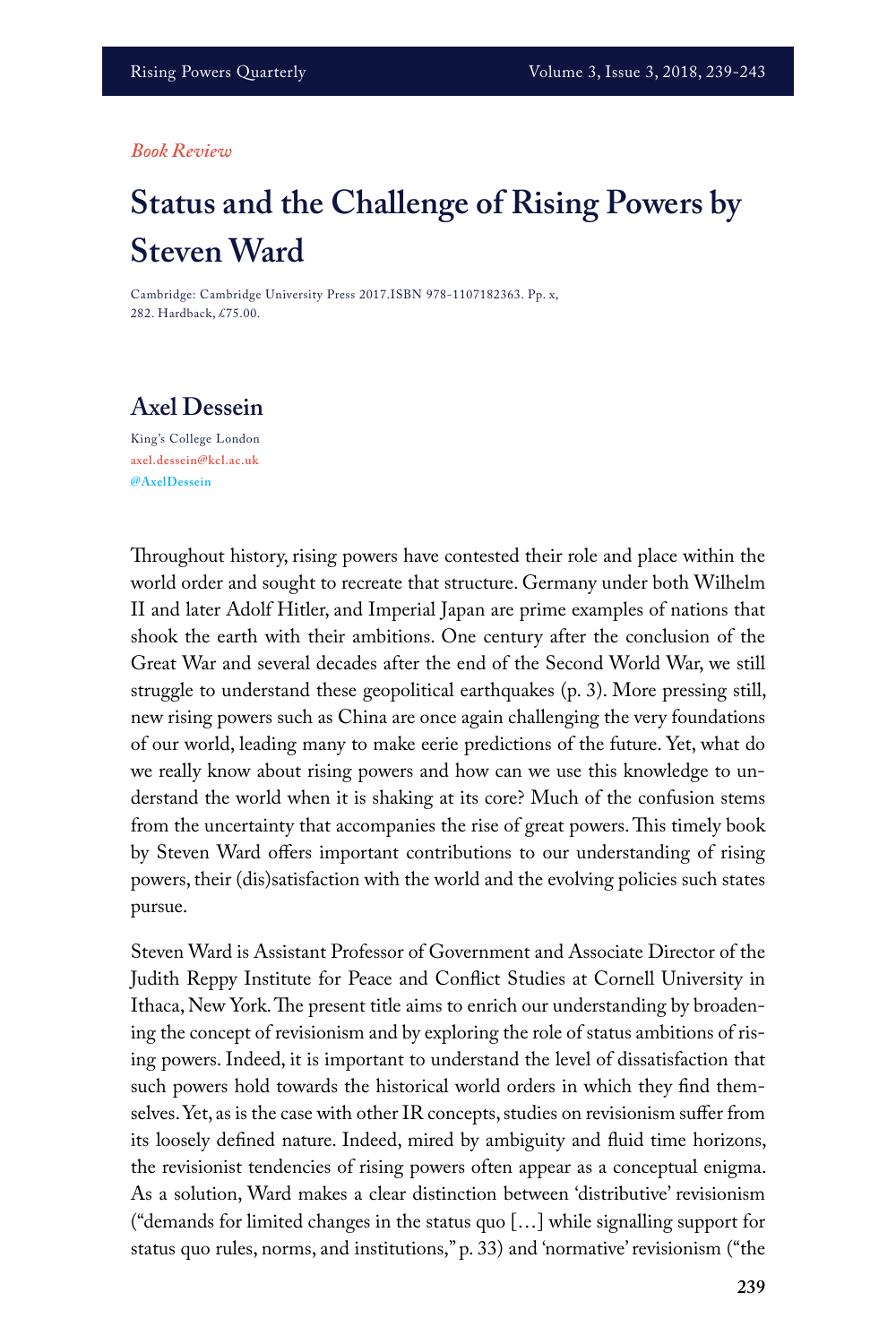desire to protest, delegitimate, or overthrow the rules, norms, and institutions" of that status quo, p. 2). A combination of the two then forms 'radical' revisionism, which posits a revolutionary challenge to the status quo (p. 22).

This desire for a higher status within the world's social hierarchy and the consequences of the immobility when these demands are not met, is the central focus of this work. Status is defined as an intangible and external commodity for rising powers and as such, it is different from the pursuit of security and wealth, which can be produced unilaterally. Most importantly, status is based on the logic of recognition by other states. It is interesting to note the pursuit of high status markers, such as advanced technologies or victory in war, in order to receive that recognition (p. 3). Where more traditional taxonomies of status-seeking include mobility, creativity and competition, Ward argues that such a classification is incomplete. When the existing world order itself is perceived as an obstacle to the ambitions of a rising power, such a state will seek to remake that very order either through hegemonic war or a gradual undermining of its foundations. As Ward demonstrates, thwarted or obstructed ambitions (p. 3) unleash psychological and political forces within the rising power that make it possible for hard-line rather than moderate policies to be pushed forward. From this perspective, status denial is the casus belli.

Interestingly, Ward observes rising powers as states "in which growing material capabilities produce rising status ambitions and expectations, but, simultaneously, incentives for caution in foreign policy" (pp. 65-66). Consequently, a policy combination that leads to a shift towards radical revisionism is described as both puzzling and dangerous (p. 11). Indeed, Ward argues, concerns for higher status run counter to incentives for preserving the status quo and its stability. However, a state's perception of unjust treatment by the international community combined with domestic legitimation politics give preference to more aggressive policy shifts. As such, the desire for a higher status is disconnected from those "rational calculations of material self-interest" (p. 3) concerning the state's security and wealth. As a result, studying the consequences of status immobility provides interesting insights into the logic of restraint, but also into the reason why rising powers may risk the cost of war. While the present title zooms in on this radical revisionism, Ward offers an equally interesting framework of ideal-type policy combinations (Table 1.1, p. 18). These policies stretch along a continuum between the status quo and revisionism, by acceptance or rejection of the existing order (p. 11).

The author points to several methodological pitfalls that are expected when testing his theoretical framework. Indeed, because of its very nature, the concept of 'status' is difficult to quantify. Furthermore, there is not always a direct link between 'status immobility' and a shift in foreign policy of rising powers. These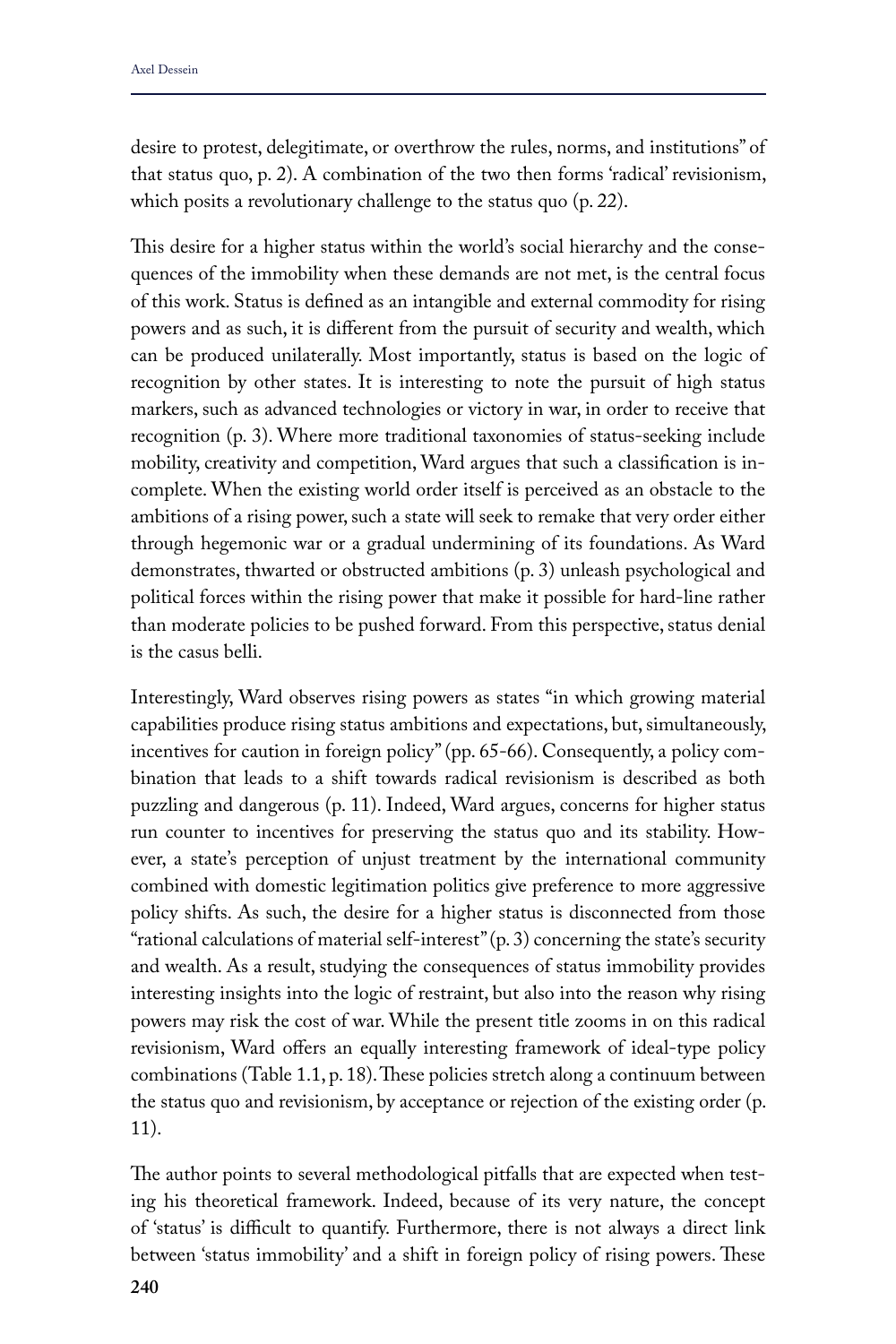limitations are combined with the dynamics of domestic politics, where political elites of both moderate and hardliner camps vie for power. Instead, Ward demonstrates that one ought to study the discourse within a rising power's political leadership during a certain period of time to discern the causality between concerns about status immobility and a shift towards rejectionist policies. Here, the author employs insights from social psychology and other related fields, while combining these with the domestic politics of legitimation. Instead of solely treating states as individuals (pp. 6-7), Ward brings into play these dynamics within a rising power. Mapping out several pathways to policy change (Figure 2.1; p. 34), the author shows how a "concrete shift away from moderate, distribute revisionist policies toward radical revisionist policies" can take place (p. 67).

At the same time, Ward draws attention to the fact that these different pathways do in fact rest upon other variables such as the government's "exogenous political vulnerability," that is the pressure felt by the political leadership from other domestic actors or interest groups (pp. 58-61). This emphasis on the international dimension of domestic politics is one of this work's greatest strengths. Ultimately, these internal struggles are reflected on the level of global governance. Here, the norms and rules together with institutions compose both the "normative and distributive elements of order" that is the status quo (pp. 14-17). Institutions such as the League of Nations and later the United Nations are created to limit "conflicting interests and ambitions" that threaten certain members within or the system itself (p. 24). However, these institutions themselves can easily become the main battleground of "delegitimation, protest, or overthrow" (p. 24). From this perspective, the present title is extremely valuable as it shows how to discern the escalation from distributive dissatisfaction to normative dissatisfaction and possibly radical revisionism.

To test his theoretical framework, Ward has selected several cases from modern history, based on their character as "paradigmatic examples of rising power revisionism" and because of their prominence in studies of international relations (p. 66). Indeed, Wilhelmine Germany (pp. 70-99), Imperial Japan (pp. 100-128) and Interbellum Germany (pp. 130-158) all provide rich testing material. At the same time, the book also includes the Anglo-American power shift (pp. 159-181) as a negative example and concludes with the contemporary rise of China (pp. 181- 203). Here, Ward questions whether and how new rising powers showcase similar tendencies to those that went before it. As such, the present title offers fresh perspectives on both the First and Second World War, but also the brewing power shift towards Asia. Ward's arguments are compelling, putting status concerns at the centre of interstate conflicts.

Other accounts of these armed conflicts do not seem to give as much importance to status ambitions, instead arguing that rational calculations for material growth